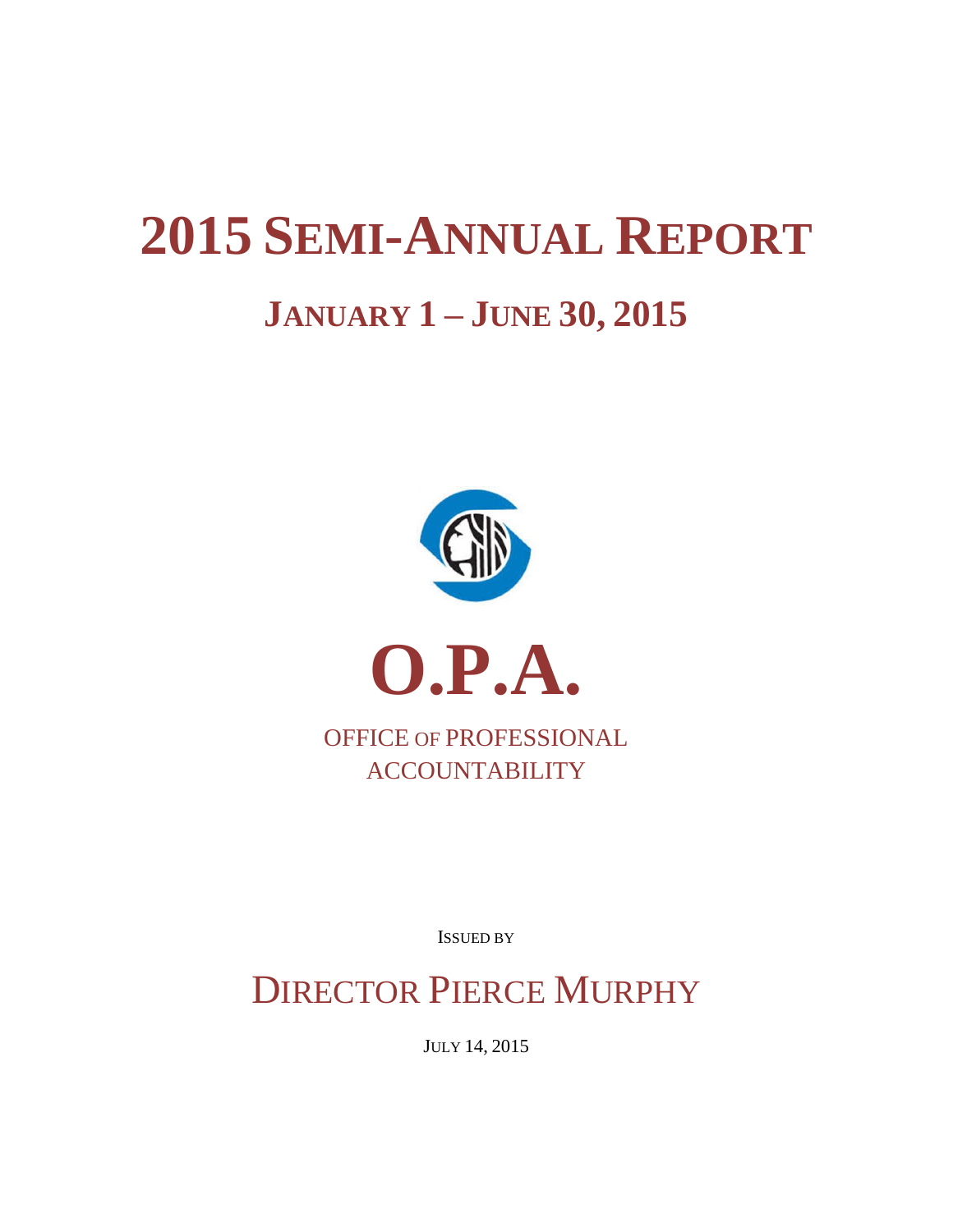The Office of Professional Accountability (OPA) is listening to the community; OPA is now reporting real time information on every case closed and each Management Action recommendation made. These changes substantially increase transparency – one of OPA's primary goals.

This year, OPA made several recommendations to improve the Seattle Police Department's (SPD) policies and procedures. We call these "Management Action" recommendations. Because of OPA's unique role in conducting investigations into officer conduct complaints, we are able to identify necessary changes or additions to SPD policies, procedures and training which may need to be established or improved. OPA's ability to do so is a key preventative role in the overall police accountability structure.

Case numbers for the first half of 2015 show a continuation of the previously reported increase in complaints received by OPA. OPA recorded a 95% increase in Investigations and a 64% increase in cases classified for Supervisor Action compared with the first half of  $2014<sup>1</sup>$ . This is due, in part, to a significantly larger number of complaints being referred to OPA by SPD. Forty-seven percent (253) of the 540 complaints received were internal referrals. OPA considers this an indication of SPD's commitment to holding its employees accountable.

# *I. Highlights*

# **Real Time Case Summaries**

OPA began posting real-time case summaries on its website. At the closure of each case, OPA summarizes the nature of the complaint, the investigation, evidence, analysis, findings and discipline if applicable. OPA provides this information to the complainant, employee and to the public on its website.

# **Real Time Management Action Reports**

The OPA Director makes a Management Action recommendation to the Chief of Police when a deficiency in SPD policy, procedure or training is discovered as a result of an investigation. These recommendations are sent to the Chief by the OPA Director and posted on OPA's website. Updates about the status of each recommendation are also reported publicly on the website. Consistent with a recommendation made by the OPA Auditor in her most recent semi-annual report, OPA now includes in its correspondence to the person who filed the complaint a copy of any related Management Recommendation letter sent to the Chief.

# **Complaint Status Tracker**

OPA launched a complaint status tracker on its website. The person who files the complaint and the named employee can check the status of the complaint online using the case number at any point. This is part of OPA's commitment to ensure that complainants and employees to have access to the most up to date information about the case.

l  $^1$  A previous version of this report incorrectly stated that there was a 48% increase in Investigations and a 40% in Supervisor Actions.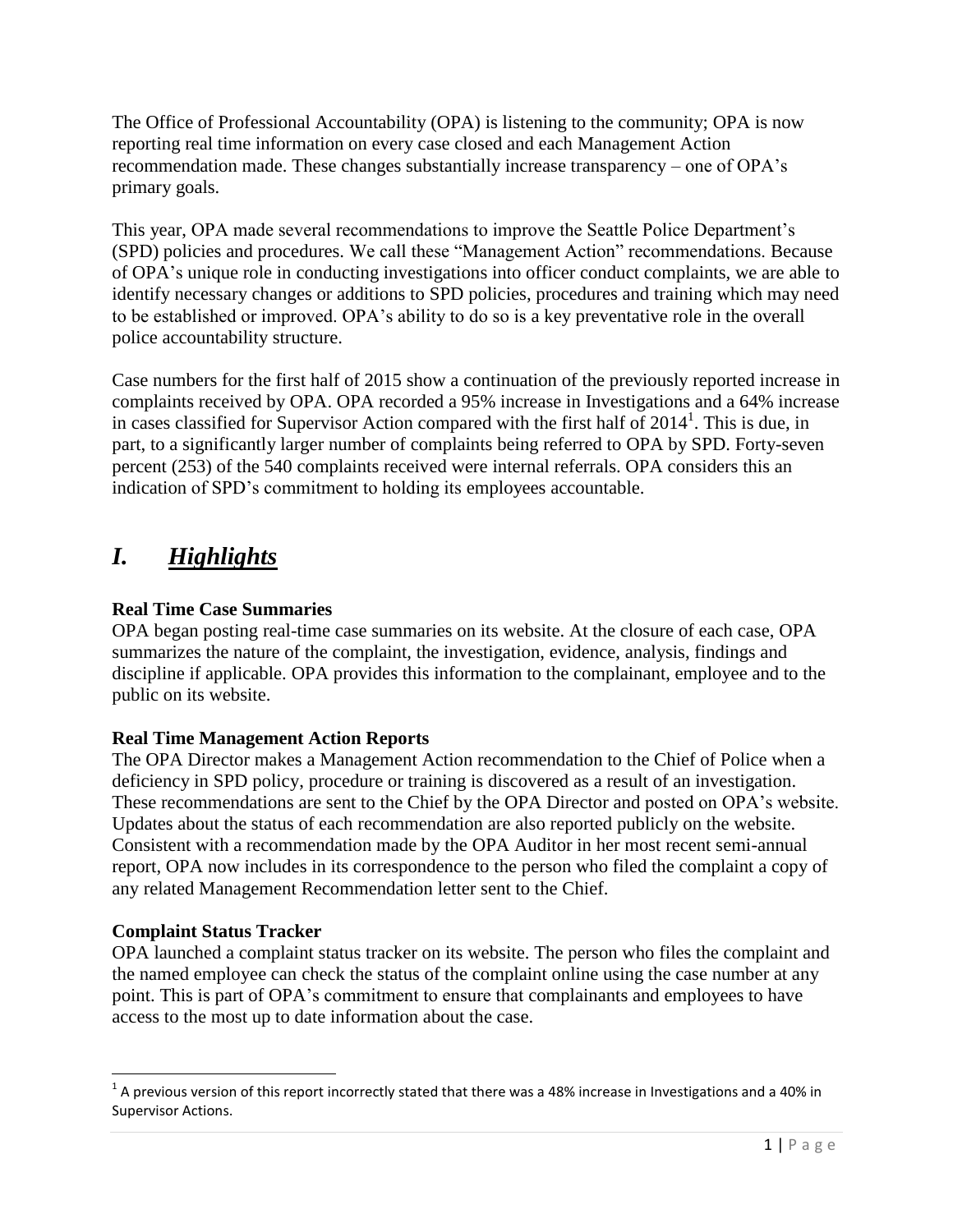## **Operational Efficiency**

OPA is processing all Supervisor Action cases electronically. Paper files are no longer being routed between OPA and the employees' chains of command. The electronic processing of Supervisor Action cases increases efficiency and will decrease the time needed for processing by the chain of command.

#### **Operational Capacity**

OPA has on-boarded a new Captain who supervises an Investigations Lieutenant and an Intake Lieutenant; the Intake Lieutenant position was added in May 2015. OPA also hired an additional Intake Sergeant. These two new positions will allow OPA to better manage its workload and implement new investigative processes. In addition to these supervisory responsibilities, the Captain also works with the Director in finalizing cases.

#### **Marketing & Communications**

OPA has developed new communications and educational materials available on the website. These new documents clearly explain how to file a complaint and answer FAQ's about the process. OPA will distribute these materials during outreach events and public meetings. OPA hopes that organizations and other stakeholders will download and distribute these materials as well.

#### **Criminal Justice System Referrals**

In the OPA Auditor's Semi-Annual Report, December 2014, the Auditor made a recommendation that OPA "should establish an easy means of referral for investigation of possible misconduct any concerns regarding officers whom others in the criminal justice system believe may have not acted with integrity or honesty." The OPA Director has made contact with representatives from the various entities suggested by the Auditor. OPA has received assurances that prosecutors, judges, and defenders alike understand how to directly refer an allegation of misconduct to OPA should they consider it appropriate. None of the representatives found it necessary to enter into any formal agreement with OPA.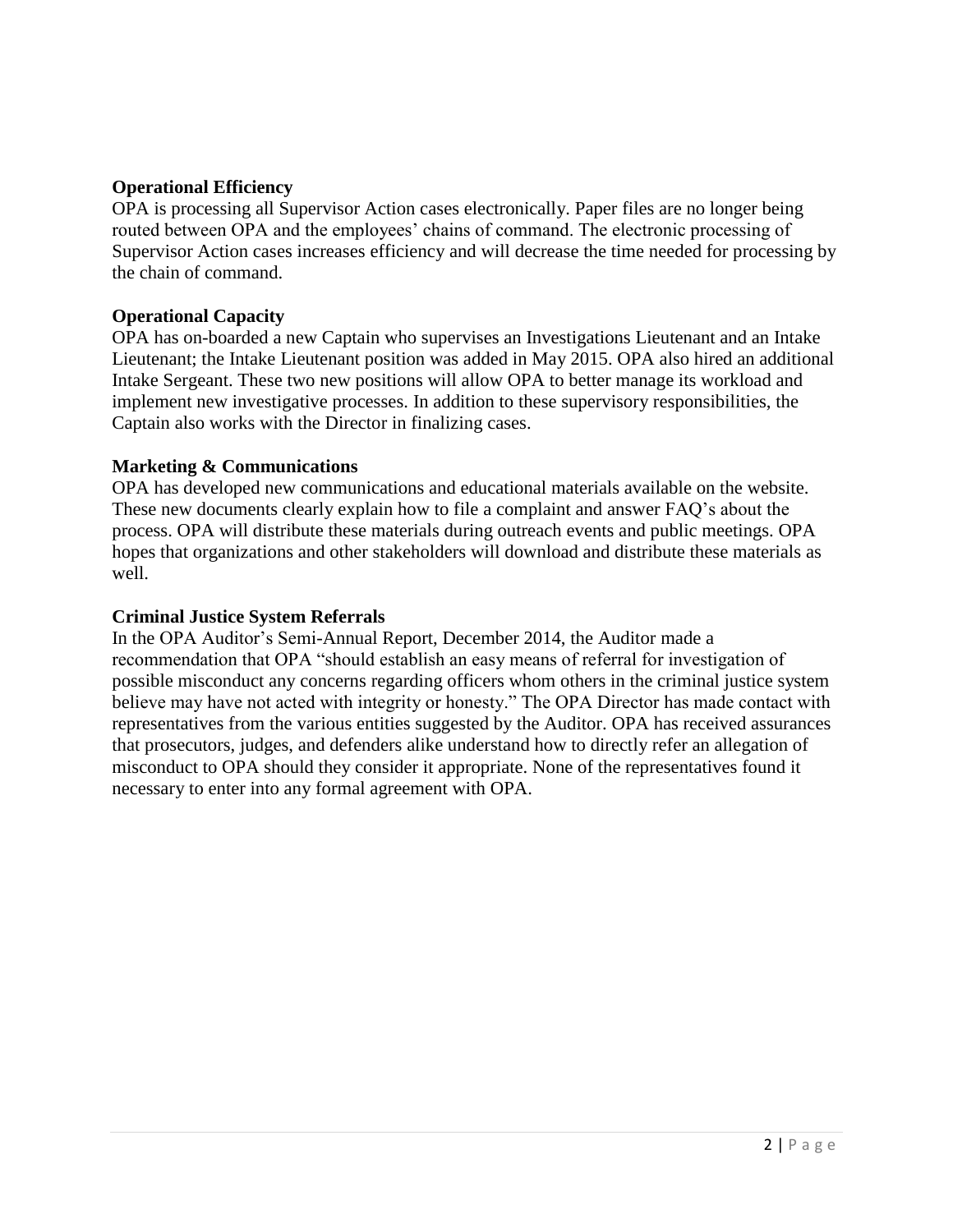# *II. Cases*

## RECEIVED CASES



*The increase in Supervisor Action is partly a result of the Force Review Board referring more cases regarding use of in-car-video (ICV) uncovered during its review of use of force incidents.*

*The increase in investigations is partly a result of 119 cases referred by the SPD Compliance Bureau for employees who did not complete mandatory training.*

*As of July 14, there were 26 contacts received in June, which are in the "Intake" process of being preliminarily investigated and sent to the Director for classification.*

Of the complaints received which were classified for full investigation, the most frequent allegation is failure to complete mandatory training. The top ten most frequent allegations for cases opened this period are:

| <b>Allegation</b>                            | Number of<br><b>Allegations</b> | Percent of<br><b>Total</b><br><b>Allegations</b> |
|----------------------------------------------|---------------------------------|--------------------------------------------------|
| Training, Qualification and<br>Certification | 119                             | 29%                                              |
| Force - Use                                  | 56                              | 14%                                              |
| Video and Audio Recording                    | 33                              | 8%                                               |
| Professionalism                              | 29                              | 7%                                               |
| Integrity and Ethics                         | 27                              | 7%                                               |
| Bias-free Policing                           | 25                              | 6%                                               |
| Conformance to Law                           | 19                              | 5%                                               |
| Stops, Detentions and Arrests                | 17                              | 4%                                               |
| <b>Investigations and Reports</b>            | 13                              | 3%                                               |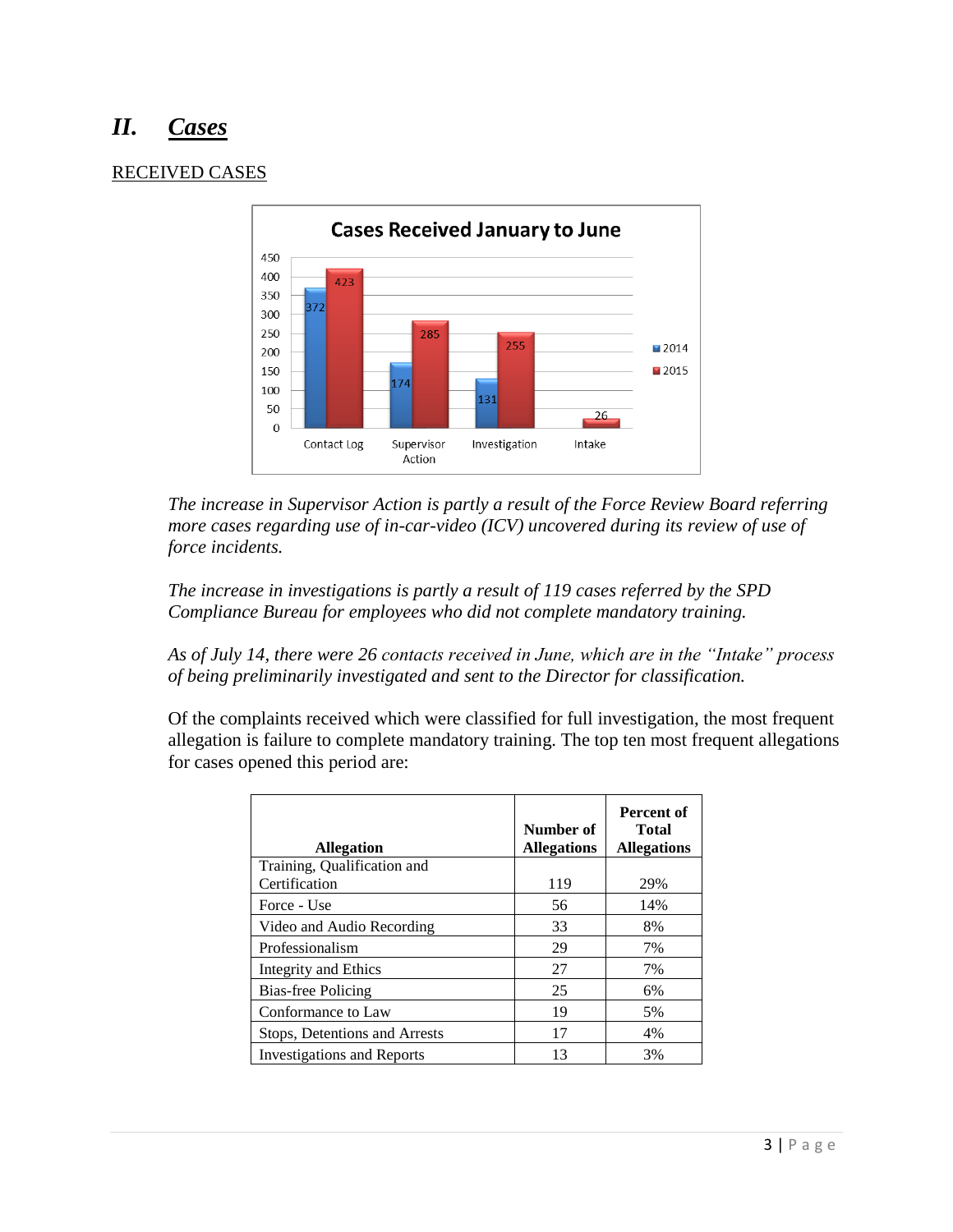#### CLOSED CASES



*The increased number of closed Supervisor Action cases can be attributed to filling a full-time administrative staff position which allowed OPA to clear out a backlog of returned Supervisor Actions, and previous Supervisor Action cases that were processed by SPD supervisors during the reorganization of SPD's command staff.* 

*The decrease in investigations is in part due to a large number of cases (49 failure to complete Firearm Qualification cases) that were all opened and completed as a batch the first half of 2014.*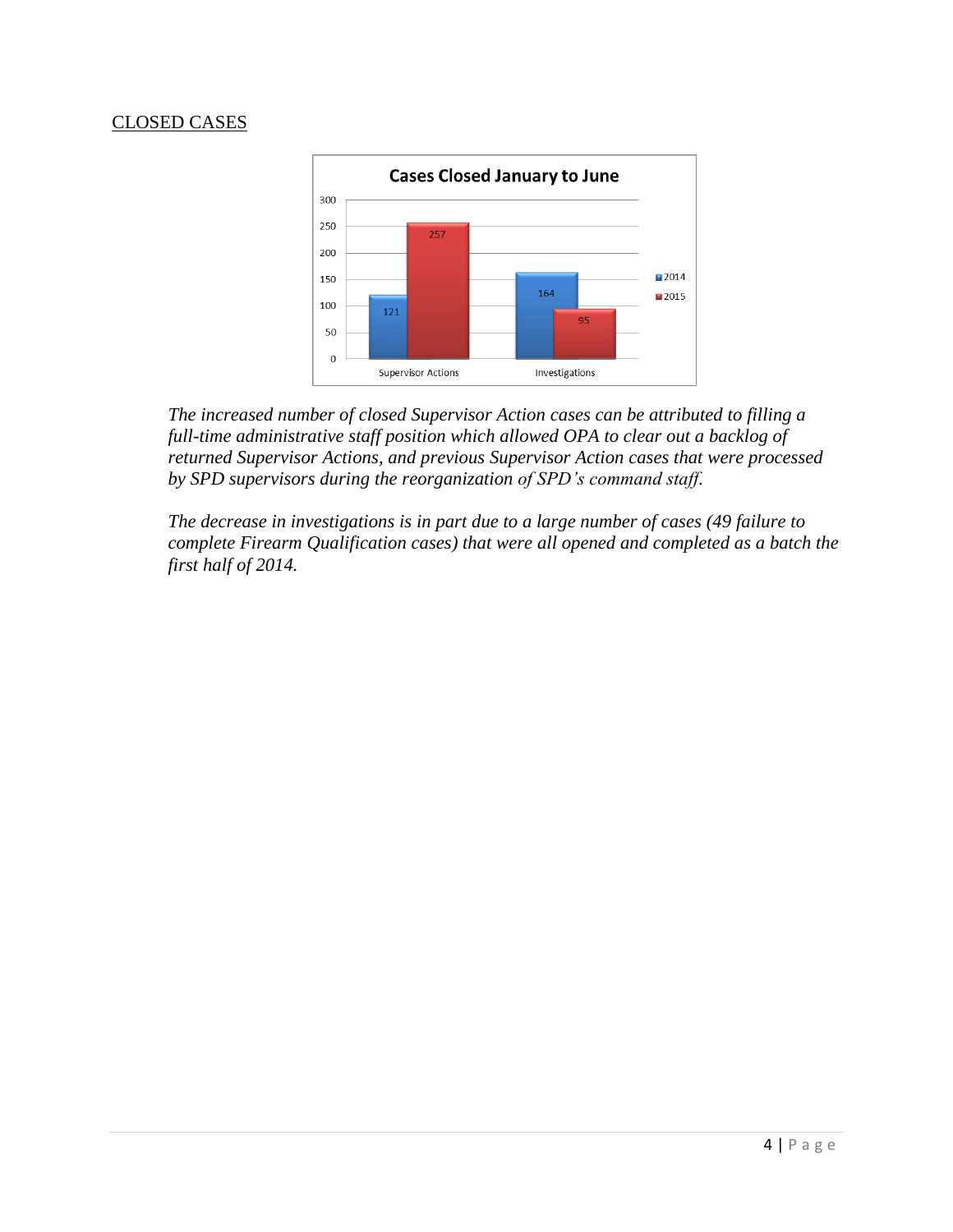## FINDINGS

There is not a significant difference in findings of sustained versus not-sustained cases between 2014 and 2015. The three most frequently sustained allegations were for professionalism/courtesy 30% (11 allegations), Integrity and Ethics 11% (4 allegations), and

Administrative Procedures and Requirements 11% (4 allegations). Sustained allegations for use of force were 6% (2 allegations).



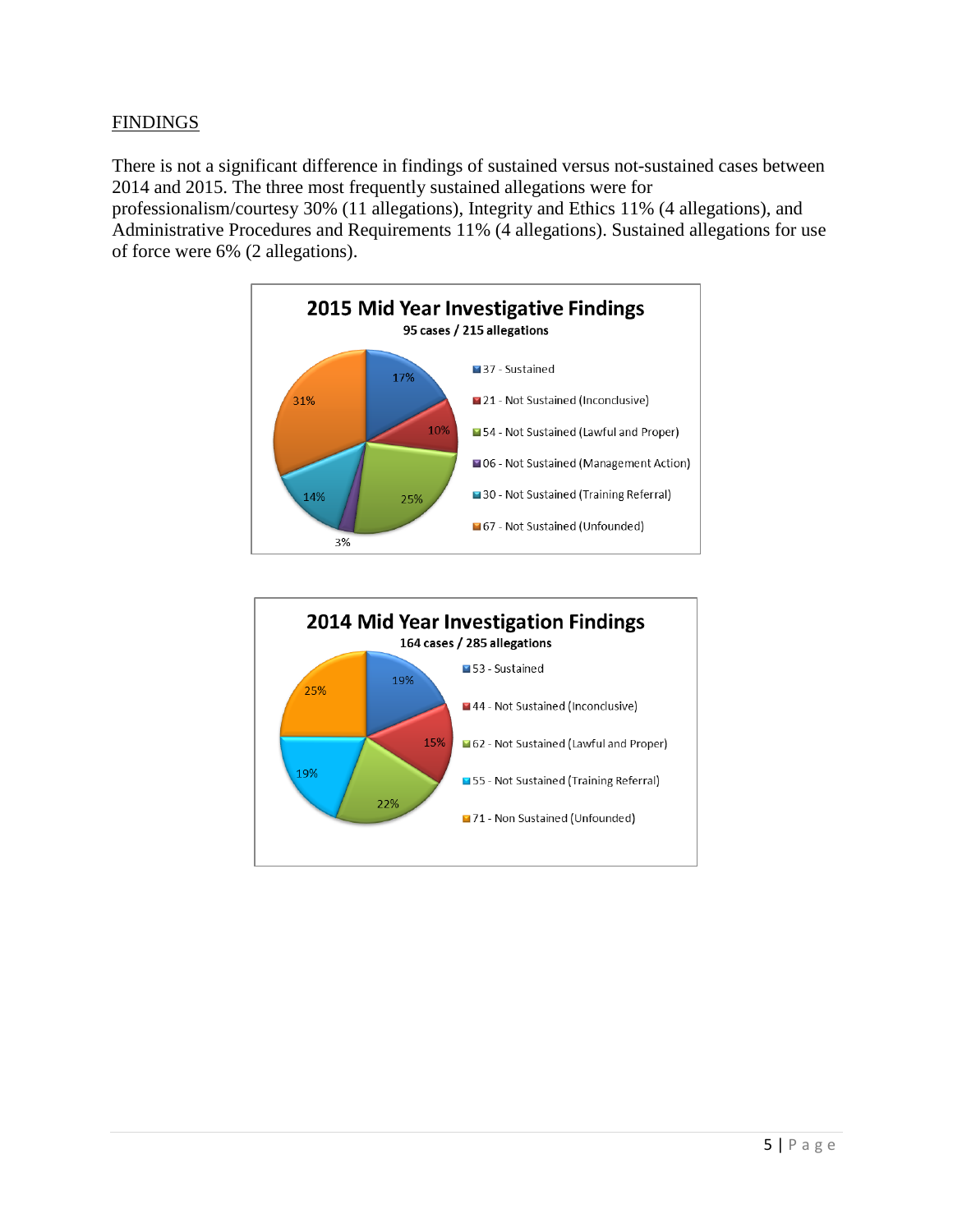## **DISCIPLINE**

Nineteen of the 95 cases closed during this time period resulted in discipline for 17 employees (three cases involved the same named employee). Three disciplinary actions have been appealed. In 2014 between January and June, 32 cases resulted in discipline. Of these 32 cases, none were appealed. (See Appealed Cases on page 8 of this report).

| 2015                   |               |                          |                               |
|------------------------|---------------|--------------------------|-------------------------------|
| <b>Discipline for</b>  | Case          | Case                     | <b>Additional Information</b> |
| <b>Sustained Cases</b> | <b>Number</b> | Count                    |                               |
| No Discipline          | 2014-0597     | 3                        | Training provided or no       |
|                        | 13-0502       |                          | longer an SPD employee        |
|                        | 2014-0780     |                          |                               |
| Oral Reprimand         | N/A           | 0                        |                               |
| Written                | 2014-0421     | $\overline{\mathcal{A}}$ |                               |
| Reprimand              | 2014-0248     |                          |                               |
|                        | 2014-0476     |                          |                               |
|                        | 2014-0663     |                          |                               |
| Suspension             | 13-0411       | $\overline{7}$           | Range from one day to         |
| without Pay            | 2014-0233     |                          | twenty days off               |
|                        | 2014-0248     |                          |                               |
|                        | 2014-0089     |                          |                               |
|                        | 14-0179       |                          |                               |
|                        | 2014-0496     |                          |                               |
|                        | 2014-0580     |                          |                               |
|                        | 12-0534       |                          |                               |
| Termination            | 2014-0377     | 3                        | Three sustained cases         |
|                        | 2014-0544     |                          | for one employee              |
|                        | 2014-0842     |                          |                               |
| In Lieu of             | 2014-0116     | $\overline{2}$           | 1 Resignation                 |
| Termination            | 2014-0770     |                          | 1 Retirement                  |

*For more information about cases closed in 2015, visit OPA's Closed Case Summary page on its website. These Summaries include information about the complaint, investigation, analysis and outcome.*

| 2014                   |                                                                |                          |                                               |
|------------------------|----------------------------------------------------------------|--------------------------|-----------------------------------------------|
| <b>Discipline for</b>  | Case                                                           | Case                     | <b>Additional Information</b>                 |
| <b>Sustained Cases</b> | <b>Numbers</b>                                                 | Count                    |                                               |
| No Discipline          | 13-0287<br>13-0370                                             | 2                        | past the 180 deadline,<br>additional training |
| Oral Reprimand         | 13-0267<br>13-0316<br>13-0354<br>13-0481<br>13-0489<br>14-0004 | 6                        |                                               |
| Written<br>Reprimand   | 12-0593<br>13-0370<br>13-0382                                  | $\overline{\phantom{0}}$ |                                               |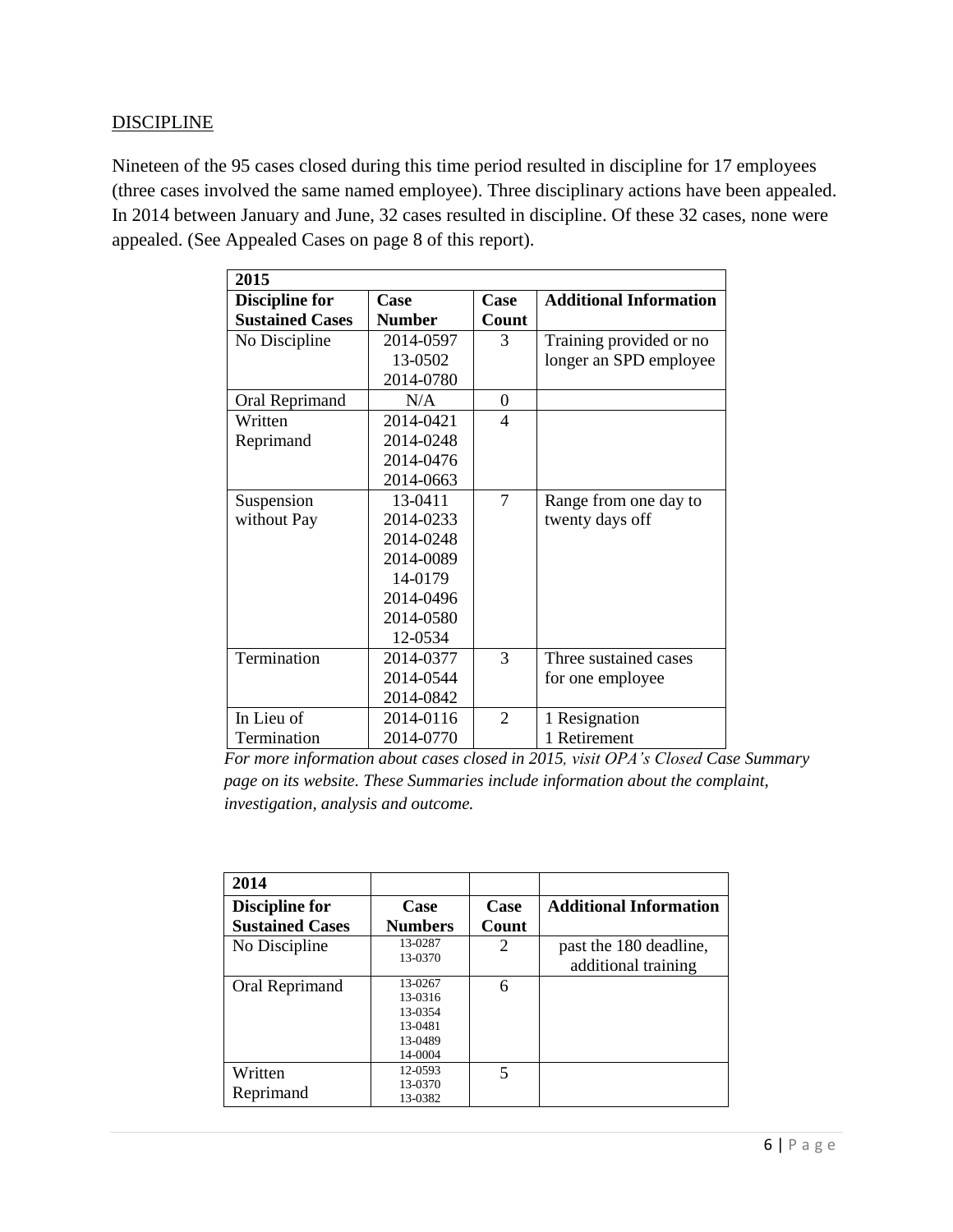|             | 13-0427 |    |                        |
|-------------|---------|----|------------------------|
|             | 13-0430 |    |                        |
| Suspension  | 12-0429 | 16 | Range from 1 day to 15 |
|             | 12-0476 |    |                        |
| without Pay | 12-0556 |    | days                   |
|             | 12-0594 |    |                        |
|             | 13-0107 |    |                        |
|             | 13-0164 |    |                        |
|             | 13-0265 |    |                        |
|             | 13-0301 |    |                        |
|             | 13-0366 |    |                        |
|             | 13-0373 |    |                        |
|             | 13-0404 |    |                        |
|             | 13-0414 |    |                        |
|             | 13-0418 |    |                        |
|             | 13-0442 |    |                        |
|             | 13-0470 |    |                        |
|             | 13-0479 |    |                        |
| Termination | 13-0203 | 3  |                        |
|             | 13-0245 |    |                        |
|             | 13-0476 |    |                        |

*OPA began posting real time information about cases in 2015. Closed Case Summaries are not available for complaints closed prior to 2015.*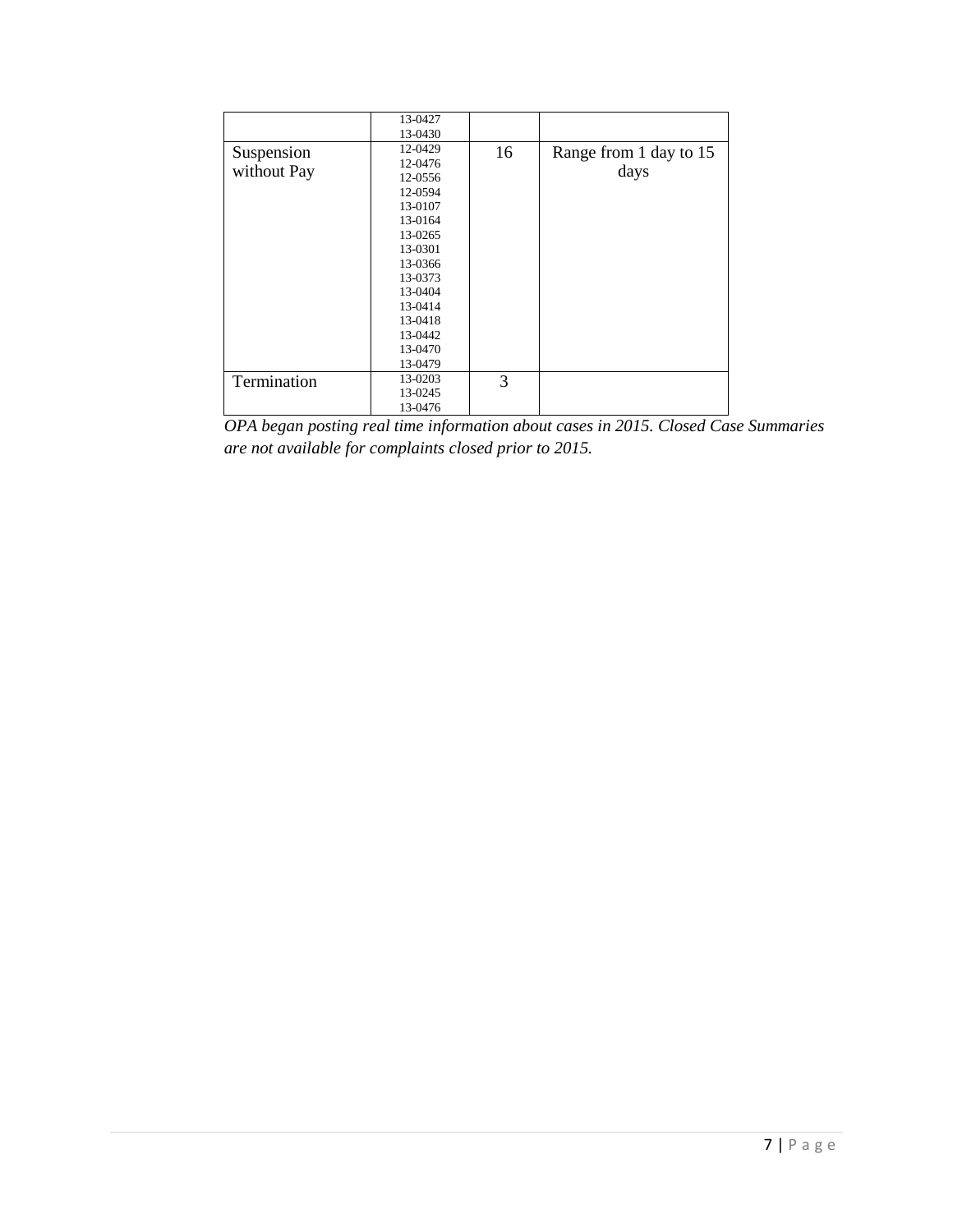# APPEALED CASES

| <b>2015 Changes or Final Decisions</b> |                                 |               |                     |                          |
|----------------------------------------|---------------------------------|---------------|---------------------|--------------------------|
| Case                                   | <b>Appealed Cases</b>           | <b>Appeal</b> | How                 | <b>Change or Final</b>   |
| <b>Numbers</b>                         | (allegations)                   | Date          | Appealed            | <b>Decision</b>          |
| $12$ -IS-0263                          | Violation of Law                | 2012          | Public Safety       | $06/23/15 - UPHELD$      |
| 12-IS-0477                             |                                 |               | Civil Service       | Termination              |
|                                        |                                 |               | Commission          |                          |
| 13-IS-0301                             | <b>Unauthorized Absence</b>     | 8/6/14        | Disciplinary        | $04/08/15$ – Chief of    |
|                                        | <b>Military Leave</b>           |               | <b>Review Board</b> | Police removed Sustained |
|                                        | Timekeeping Issues              |               |                     | Integrity allegation.    |
|                                        | <b>Compensation Regulations</b> |               |                     | Remaining allegations    |
|                                        |                                 |               |                     | still under appeal.      |

| 2015 Appeals   |                                         |               |                             |  |
|----------------|-----------------------------------------|---------------|-----------------------------|--|
| Case           | <b>Appealed Cases (allegations)</b>     | <b>Appeal</b> | <b>How Appealed</b>         |  |
| <b>Numbers</b> |                                         | Date          |                             |  |
| 2014-0233      | Use of Force: When Authorized           | 4/24/15       | Disciplinary Review Board   |  |
| 2014-0377      | Integrity & Ethics: Employees Shall     | 3/24/15       | Public Safety Civil Service |  |
| 2014-0544      | Not Use their Position or Authority for |               | Commission                  |  |
| 2014-0842      | Personal Gain                           |               |                             |  |
| 13-IS-0493     | Violation of Rules / Regulations        | 1/28/15       | Grievance arbitration       |  |

*For more information about cases appealed in 2015, visit OPA's Closed Case Summary page on its website. These Summaries include information about the complaint, investigation, analysis and outcome.*

| <b>Other Appeals Pending</b> |                                     |               |                           |  |  |
|------------------------------|-------------------------------------|---------------|---------------------------|--|--|
| Case                         | <b>Appealed Cases (allegations)</b> | <b>Appeal</b> | <b>How Appealed</b>       |  |  |
| <b>Numbers</b>               |                                     | Date          |                           |  |  |
| 13-IS-0470                   | Primary Investigations              | 6/24/14       | Disciplinary Review Board |  |  |
| 13-IS-0442                   | Professionalism / Derogatory        | 6/24/14       | Disciplinary Review Board |  |  |
|                              | Language                            |               |                           |  |  |
|                              | Professionalism / Profanity         |               |                           |  |  |
|                              | <b>Emergency Vehicle Operations</b> |               |                           |  |  |
| 13-IS-0479                   | Professionalism / Exercise of       | 7/17/14       | Disciplinary Review Board |  |  |
|                              | Discretion                          |               |                           |  |  |
|                              | Primary Investigations              |               |                           |  |  |
| 13-IS-0287                   | Honesty                             | 7/17/14       | Disciplinary Review Board |  |  |
| $13$ -IS-0225                | Violation of Law                    | 8/14/14       | Disciplinary Review Board |  |  |
| 14-IS-0099                   | Violation of Rules / Regulations    | 8/19/14       | Disciplinary Review Board |  |  |
|                              | Insubordination                     |               |                           |  |  |
| 13-IS-0481                   | Professionalism / Profanity         | 10/14/14      | Disciplinary Review Board |  |  |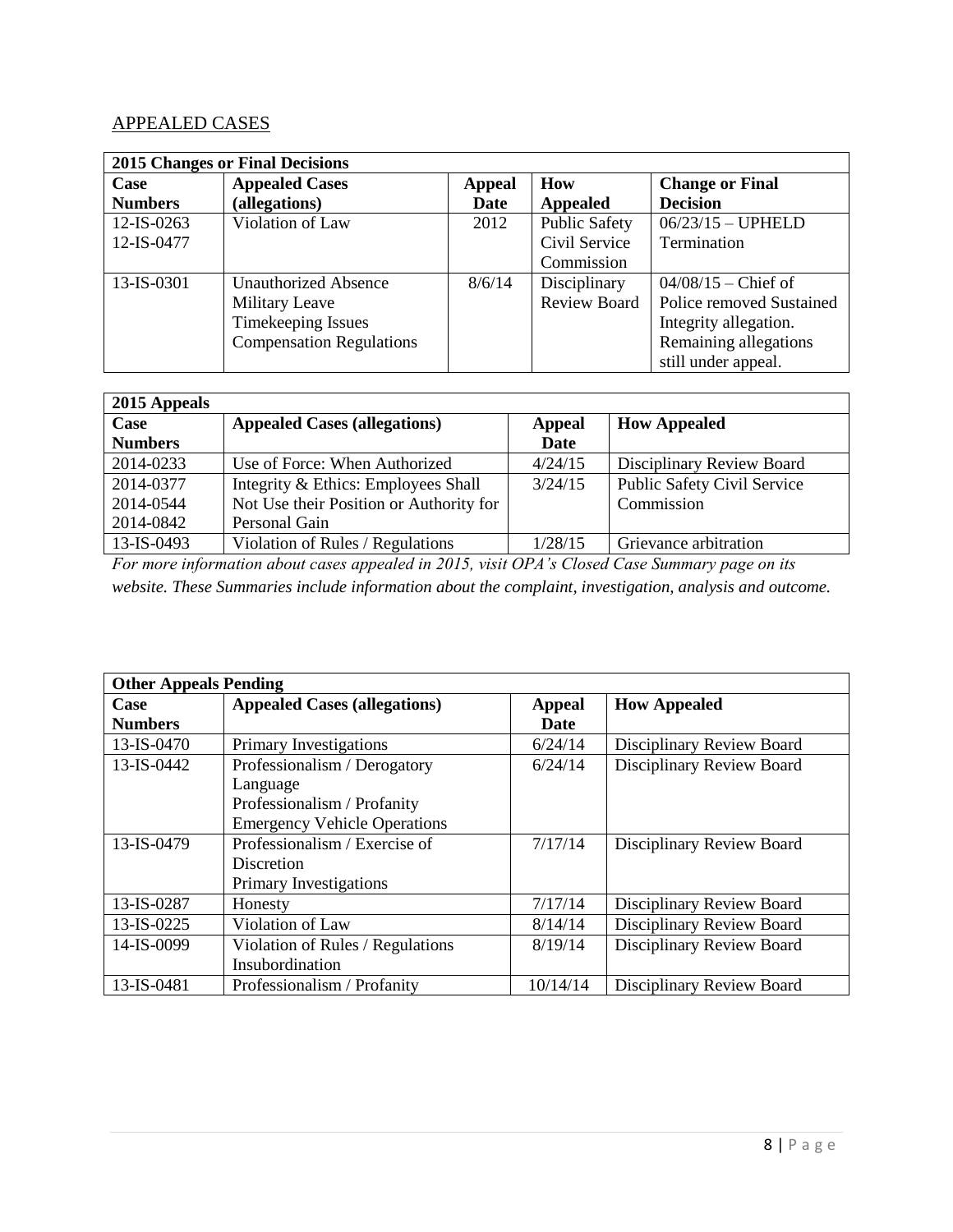## TIMELINE

**Investigations** which have sustained findings must be completed in 180 days in order for discipline to be imposed (95 cases closed this period). OPA met this deadline for every case with sustained findings. Excluding nine cases which were first investigated criminally and then administratively by OPA, the median time to close investigations was 194 days. In 2014, excluding eighteen cases which were first investigated criminally, the median time for investigations closed between January and June was 183 days.



**Supervisor Actions** do not have a contractual deadline to meet. OPA strives to complete Supervisor Action cases within 60 days (257 cases closed this period). The median time to close SA's was 67 days. This includes time the supervisor takes to address the complaint with the employee, contact the complainant to provide information, create the appropriate documentation and send the SA back to OPA for review/approval. In 2014, the median time for Supervisor Actions closed between January and June was 74 days.

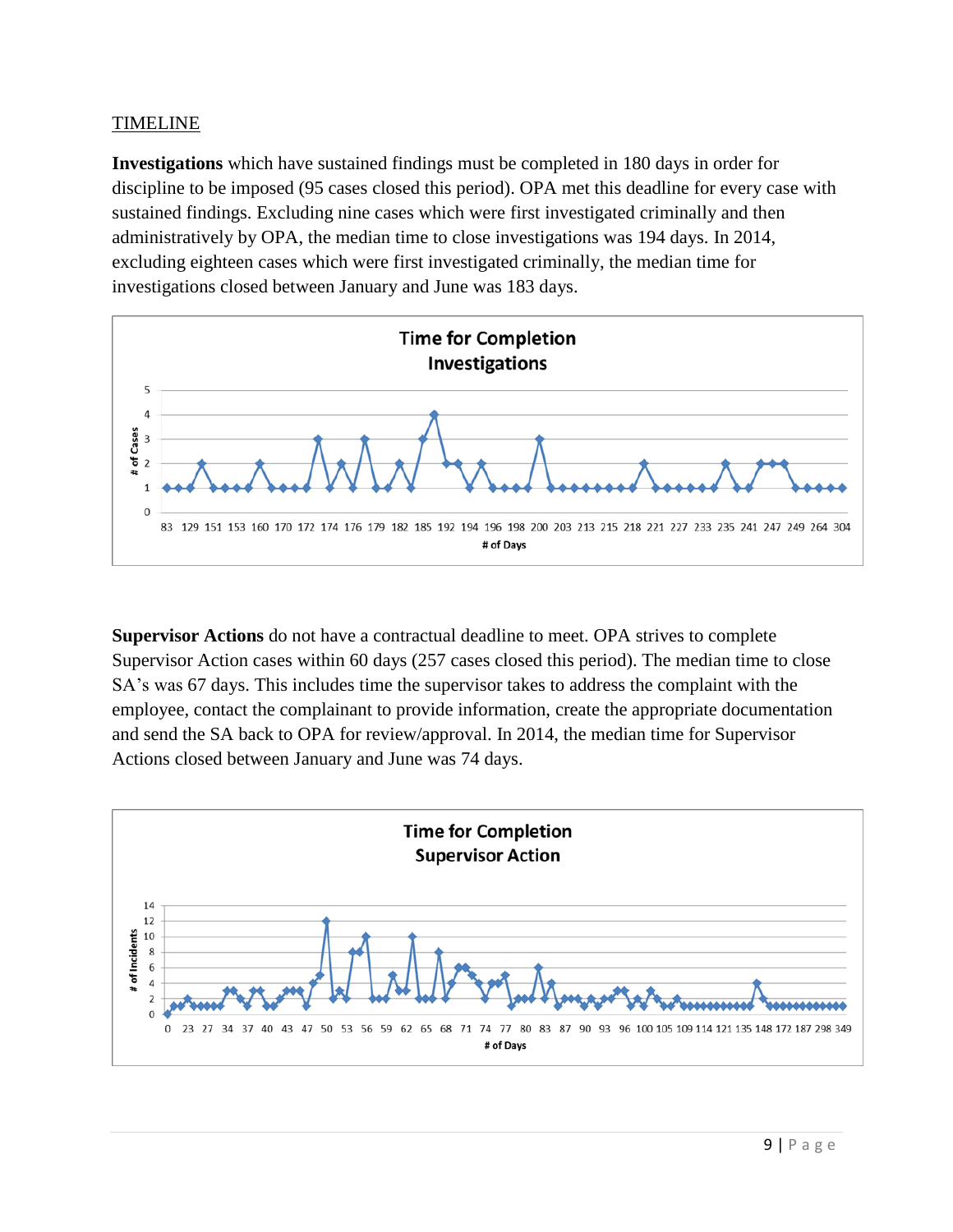# **MEDIATION**

One case was selected for mediation during this time period.

# CRIMINAL INVESTIGATION

At the end of June 2015, there were 23 cases under criminal investigation. During the first half of 2015, seven cases were closed that had previously been under criminal investigation.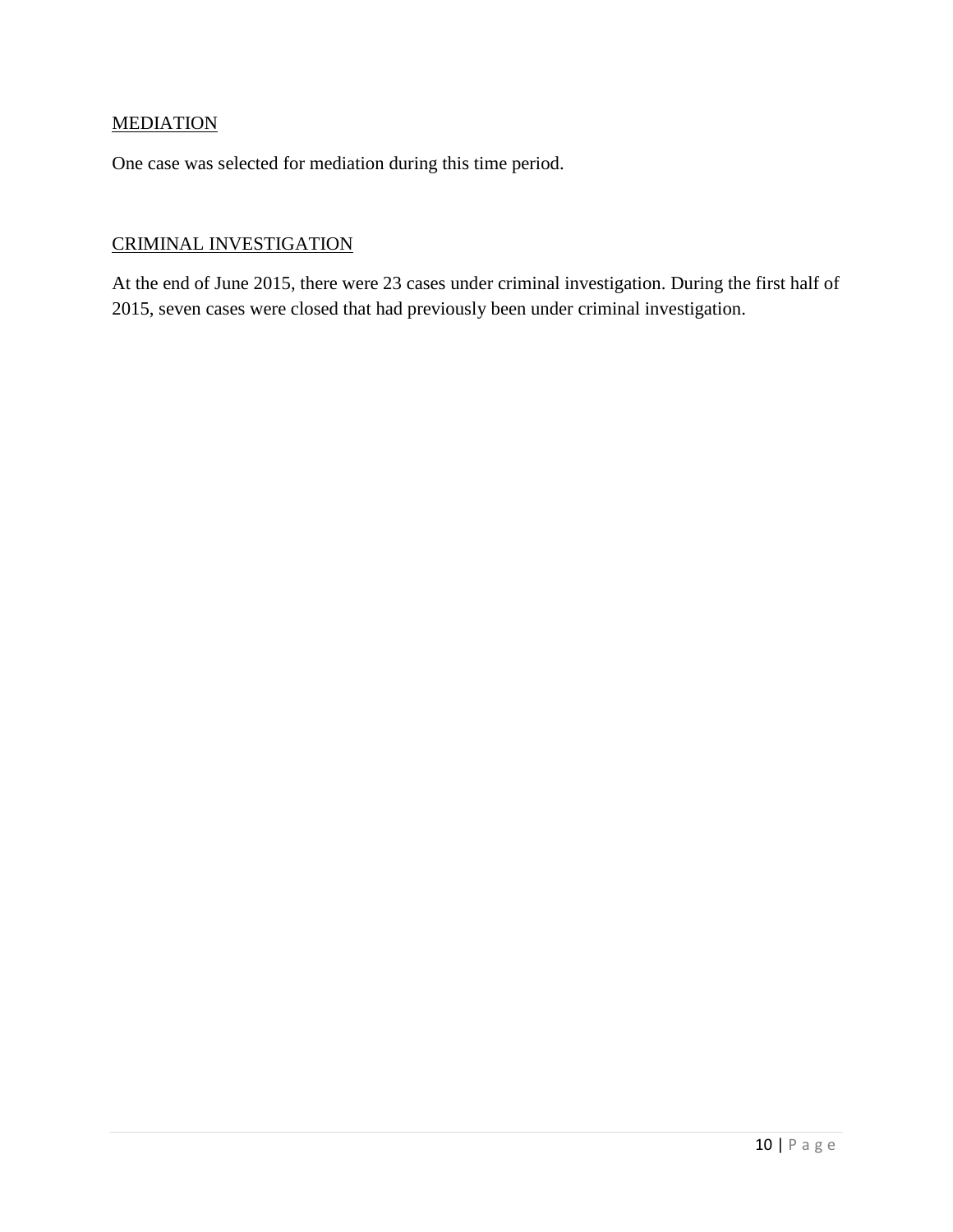# *III. Management Action Recommendations*

# 2015 NEW RECOMMENDATIONS

# **SeaPark Garage, February 13**

The OPA Director recommended that the SPD Policy Manual be amended to provide clear guidance to SPD employees concerning where they may and may not park in the SeaPark garage. *Complete: SPD issued an amended policy effective June 1, 2015 that fully addressed this recommendation.* 

## **Free Housing Benefit, April 20**

The OPA Director recommended that SPD identify any employees who are receiving a benefit such as free housing from a non-SPD third party in connection with their position as a SPD employee. Any such arrangement found should be immediately reviewed to determine its appropriateness and whether it should continue. SPD should establish a clear policy and/or practice by which all such arrangements in the future will be adequately scrutinized for actual or apparent legal prohibitions or ethical barriers. Any such arrangement should require approval by the Chief of Police.

OPA investigated an employee for allegations he improperly accepted rent-free housing from the Seattle Housing Authority (SHA). The investigation revealed that while the initial arrangement for the use of free housing by the employee was part of a program initiated by SHA, the arrangement was not reviewed by any senior management at SHA, SPD, the City Attorney's Officer or the Seattle Ethics and Elections Commission and there was no written agreement for the arrangement between the parties.

## **King County Court Mandatory Screening, May 22**

The OPA Director recommended that SPD clearly articulate through policy and/or directive to its commissioned personnel the conditions under which they are permitted to state they have "official agency [SPD] business" inside the King County Superior courthouse and are thus exempt from Mandatory Screening.

Through an investigation into a case whereby an employee brought a weapon into a courthouse while stating he was on official business, OPA determined that the employee and chain of command were confused or misinformed about what qualified as "official business" of the SPD.

## **Operation of Police Bicycles, June 1**

The OPA Director recommended that SPD clearly articulate through written policy and/or procedure clear guidelines for the safe operation of police bicycles.

Through an investigation into allegations that an officer's bicycle struck the complainant's leg while riding by, OPA discovered that there is no clear policy which addresses police bicycle operations.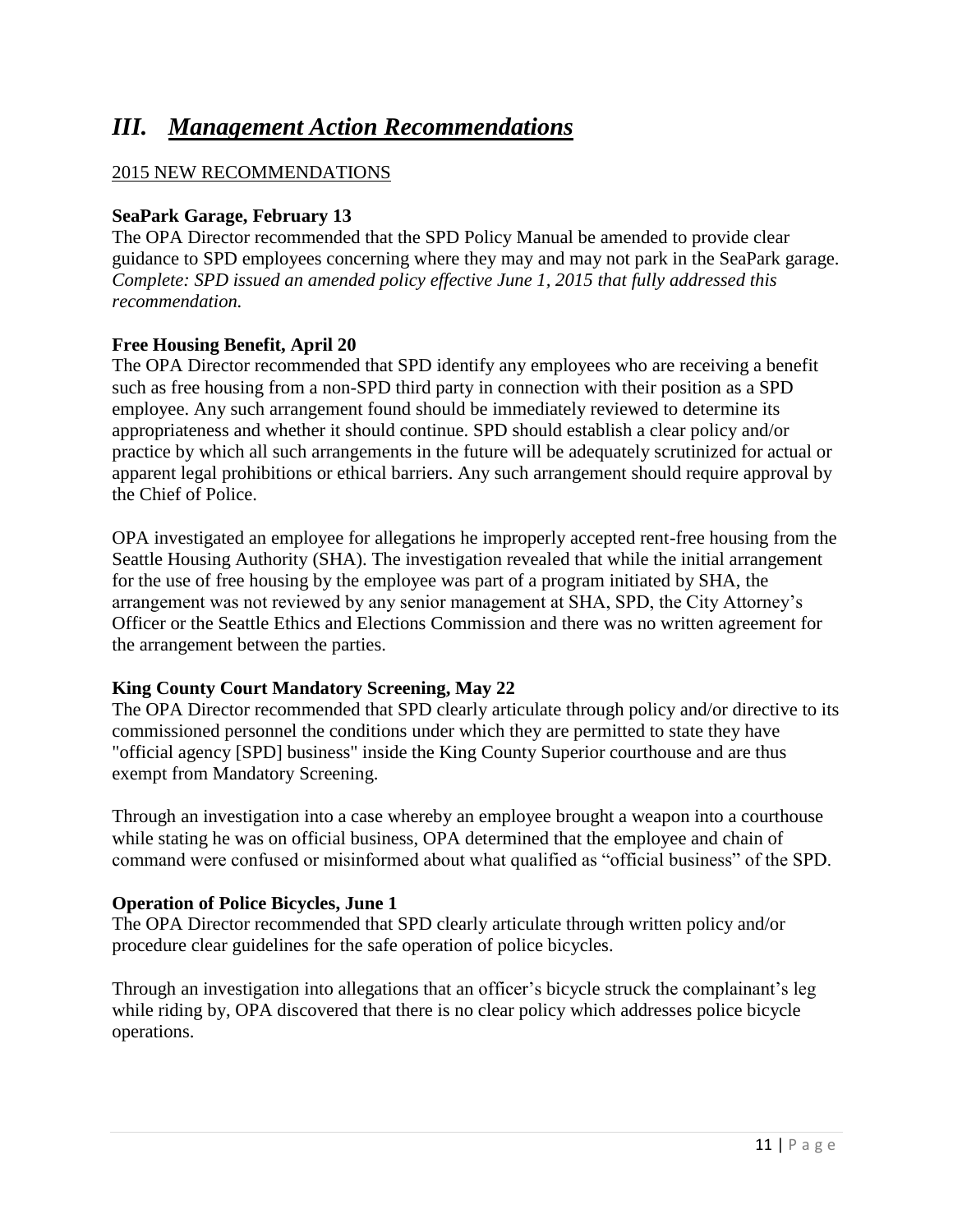# 2014 MANAGEMENT ACTIONS RECOMMENDATIONS STATUSES

Four recommendations made by the OPA Director in 2014 are in the process of being addressed by SPD as reported in OPA's 2014 Annual Report. These recommendations include addressing excessive overtime spending in the Education and Training Section and implementing systematic controls throughout SPD, creating clearer guidelines and increased supervision with respect to photo line-ups, improving processes for ensuring SPD officers appear in court as required by subpoena, and making process changes to ensure review of force incidents by chain of command are not delayed due to employee absences.